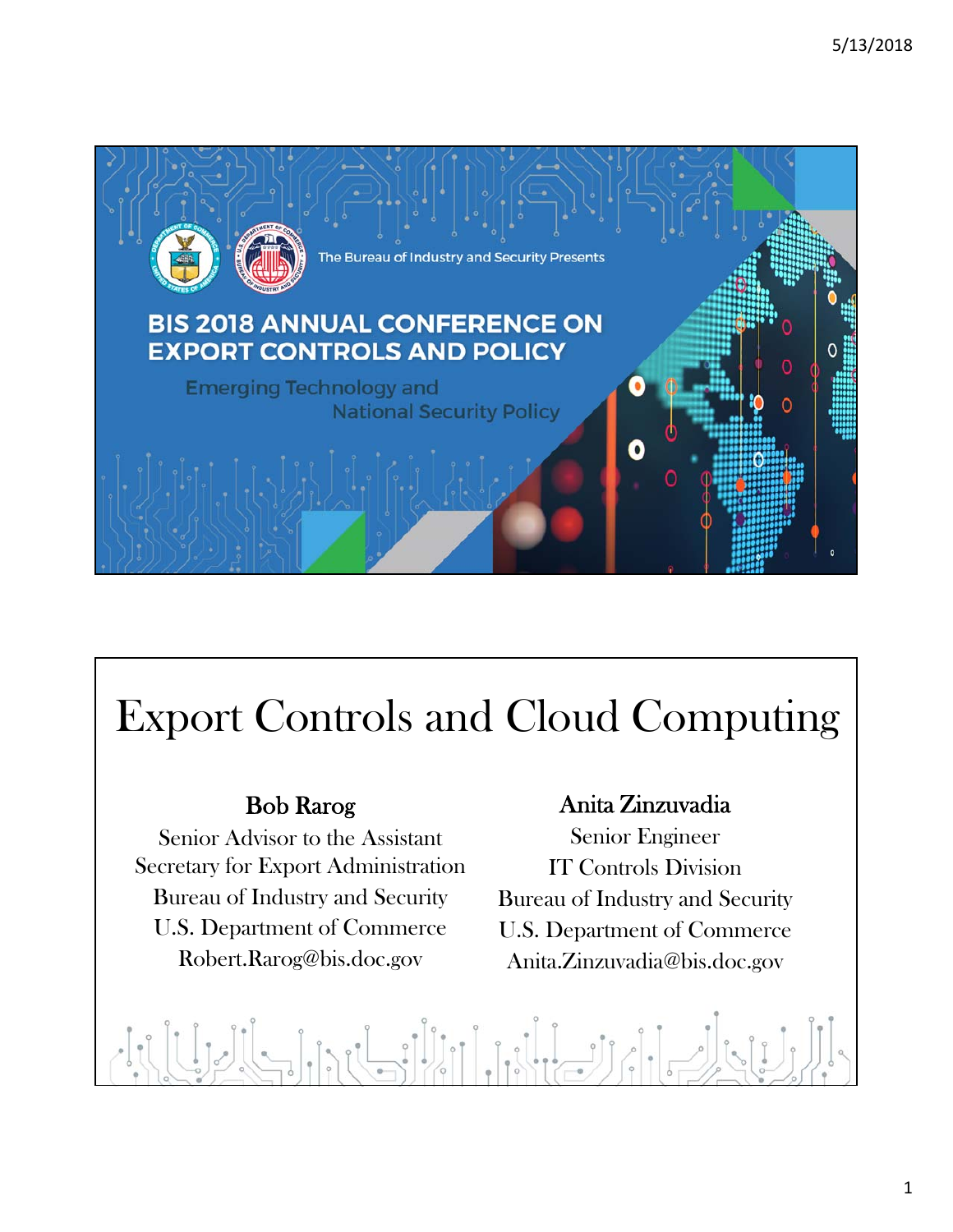# Treasury Department, Office of Foreign Assets Control

- As of now, no formal guidance
- Verbal / informal guidance:
	- Providing a service, directly or indirectly, to an embargoed country or sanctioned party without authorization is a violation

5/13/2018

#### Department of State, Directorate of Defense Trade Controls (ITAR)

- June 3, 2015 Proposed Definitions Rule (80 FR 31525) Similar to current BIS rule, but required compliance with FIPS 140-2 or its successors.
- June 3, 2016 Interim Final Definitions Rule (81 FR 35611) Did not address cloud computing.
- September 8, 2016 Final Rule Amending Definitions (81 FR 62004).
	- Clarified that theoretical or potential access to technical data is not a release: … however, a release will have occurred if a foreign person does actually access technical data, and the person who provided the access is an exporter for the purposes of that release.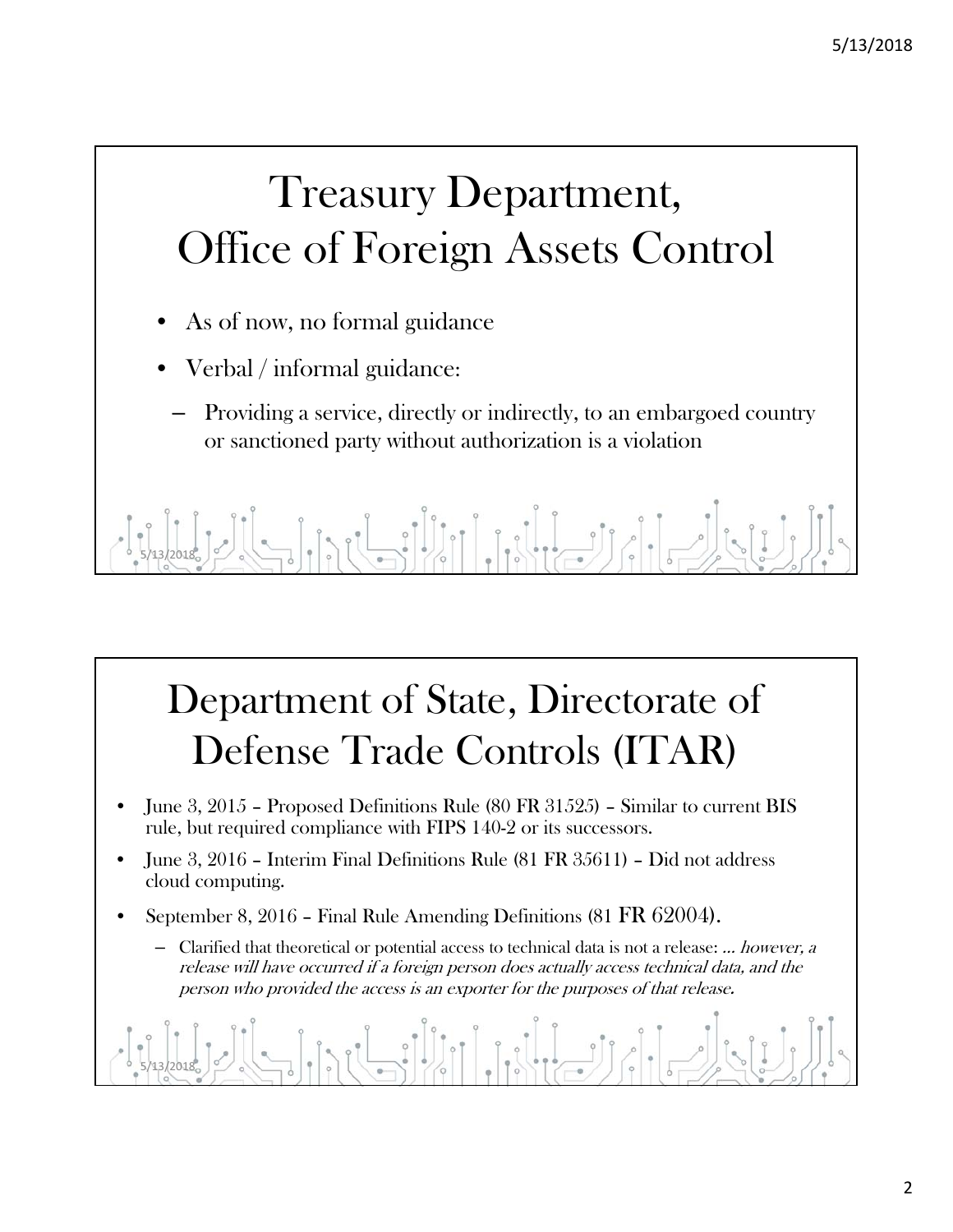#### Department of State, Directorate of Defense Trade Controls (ITAR)

June 2017 updated FAQ

5/13/2018

• Q: Does saving ITAR controlled technical data on the cloud constitute an export per ITAR §120.17?

A: A cloud service provider's receipt of effectively encrypted technical data uploaded by the U.S. owner, stored and managed on a cloud service network consisting of only U.S.-based servers, administered only by U.S. persons, and appropriately configured to enable the U.S. technical data owner to control access to such data does not constitute an export under the ITAR.

Post Location: http://www.pmddtc.state.gov/faqs/ecr.html#l – Under "Technical Data"



– As these will not likely be resolved in the near future, DDTC would like to hear from industry on the importance of singling the carve-out out as a separate rule.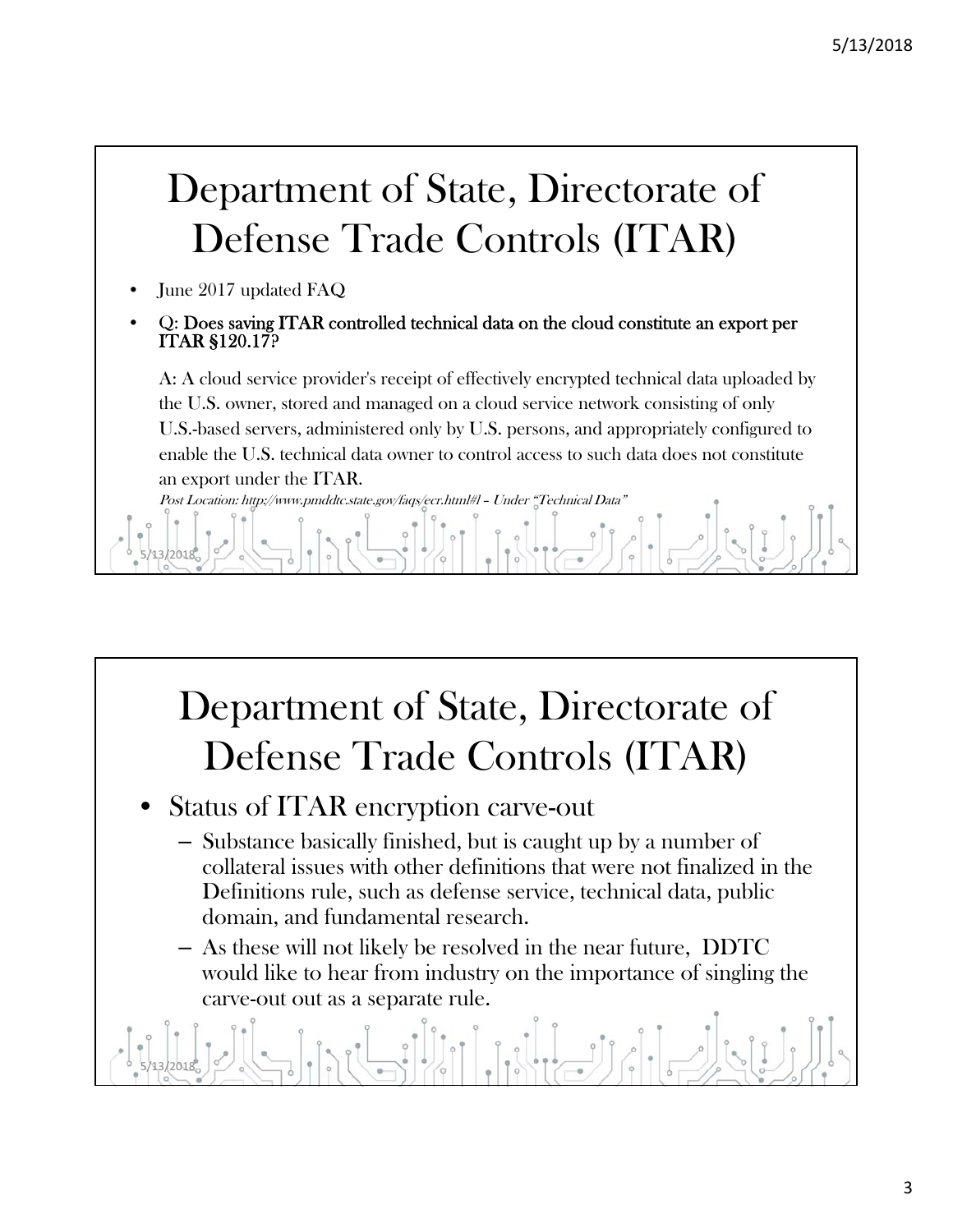

- Three directly relevant, published, Advisory Opinions, 2009-2014.
- Definitional changes published in a June 3, 2016, FR notice, including the "encryption carve-out."

5/13/2018

# BIS Guidance on Cloud Computing

- Jan. 2009 a cloud provider that provides access to computational capacity is not the exporter of data derived from the computations because they are not the principal party in interest.
- Jan. 2011 if the cloud provider is not the exporter, the cloud provider is not making a "deemed export" if their foreign national network administrators access the data.
- Nov. 2014 remotely using controlled software is not an export itself, unless there is a transfer.

#### $\frac{1}{2}$ 5/13/2018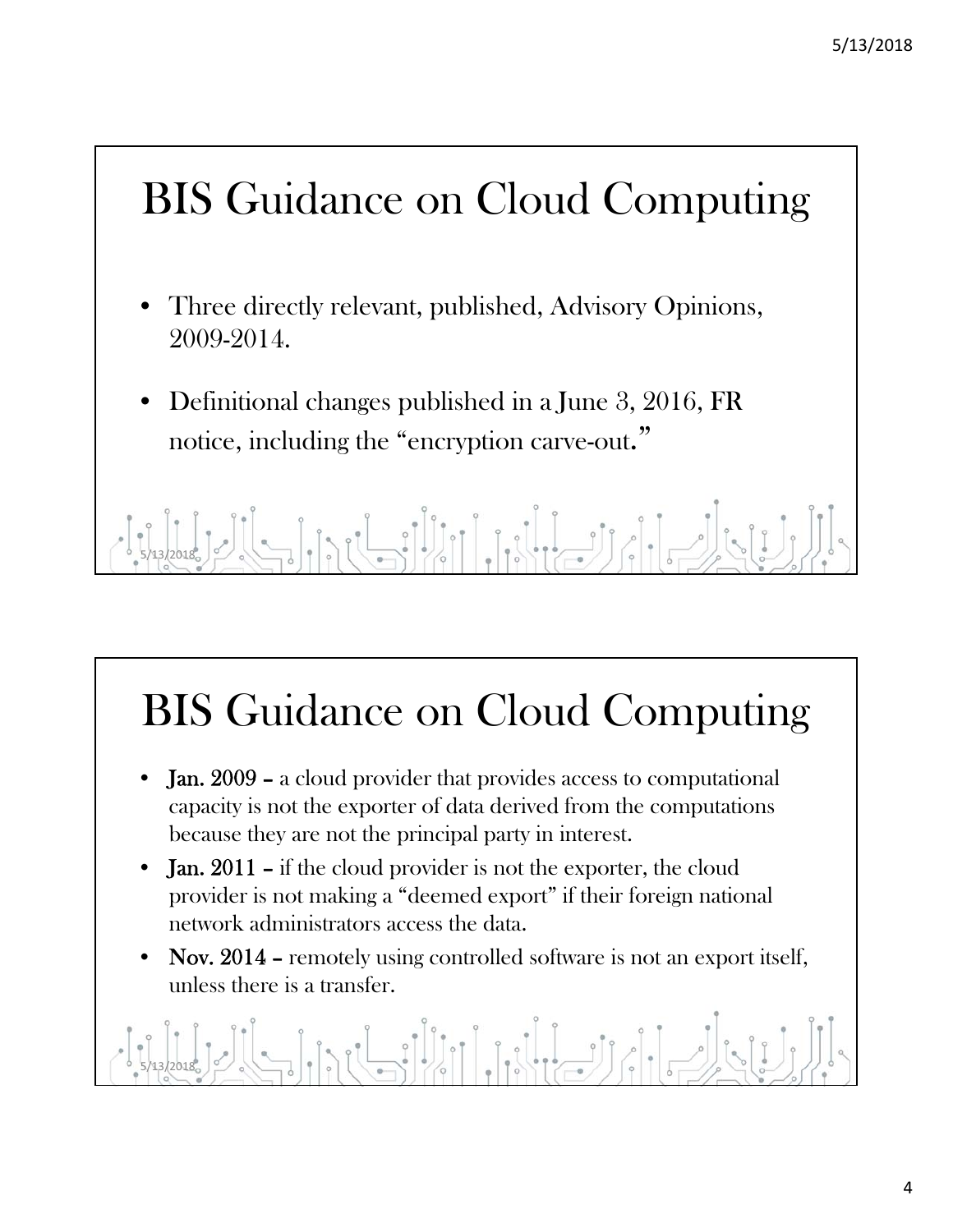#### 2016 FR Notice on Definitions

- Opportunity to address the issue; relevant changes in multiple locations in the proposed language.
- The term "cloud" not used in regulatory text changes affect cross-national data transmission and release to non-U.S. nationals.
- Primary citation in EAR is in a new section, §734.18, "Activities that are not exports, reexports, or transfers."

5/13/2018

# 734.18: "End-to-End" Encryption

Not an export if you are transferring technology or software that is:

- Unclassified;
- Secured using end-to-end encryption (as defined);
- Secured using FIPS-140-2 (or its successors) compliant encryption modules or equivalents;
- Not intentionally stored in D:5 country or in Russia.

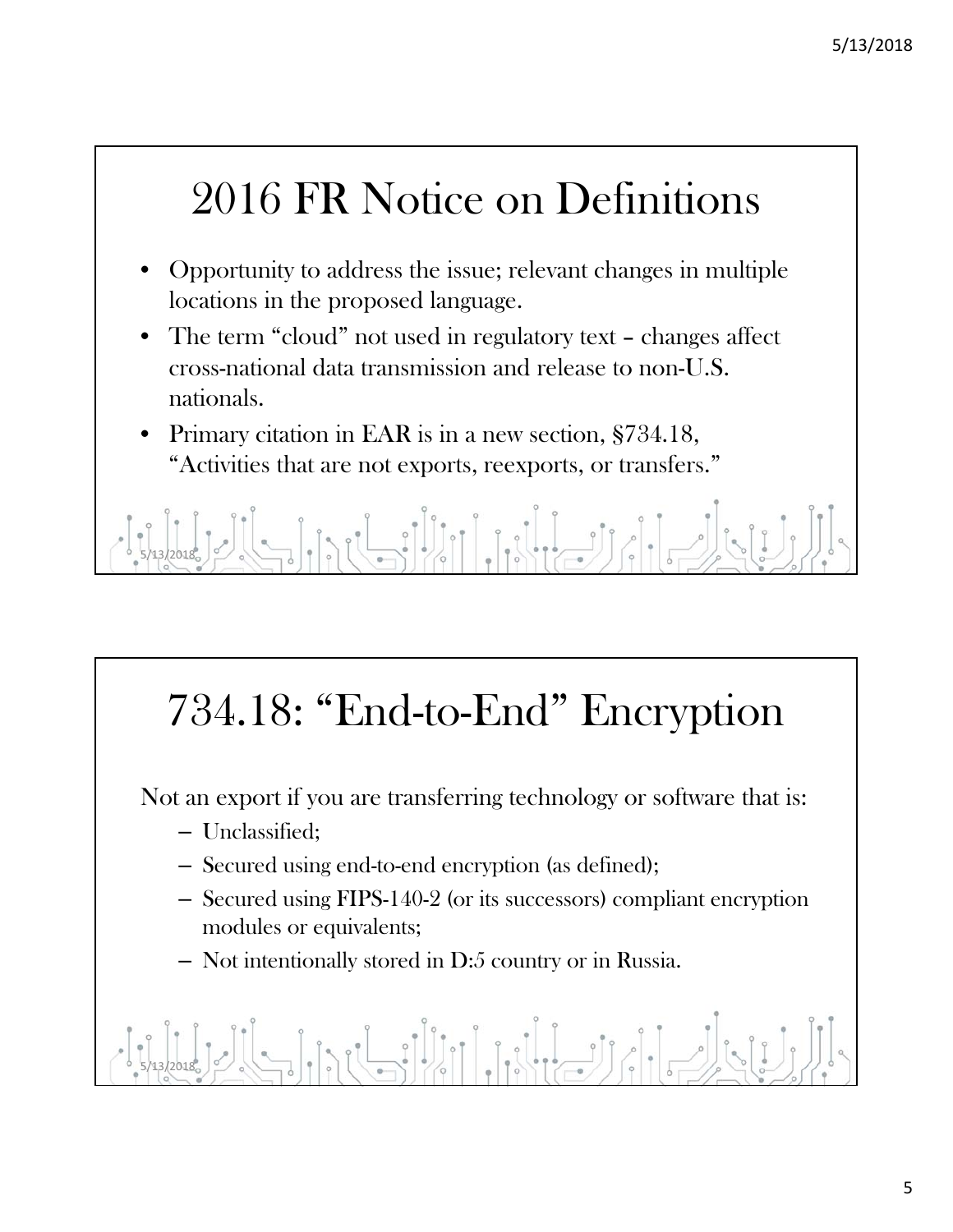### "End-to-End" Encryption

- Defined as *uninterrupted* cryptographic protection between an originator (or the originator's in-country security boundary) and an intended recipient (or the recipient's in-country security boundary).
- Definition is intended to be flexible enough to accommodate different technical approaches (e.g. IPSEC VPN, SSL VPN, etc.)
- Definition is not intended to preclude service provider involvement (i.e., security can be delegated to a third party).



## "Boundary to Boundary"

- In the June 3 FR notice, definition of "end-to-end" was changed from "system-to-system" encryption (e.g., PGP) to "security boundary to security boundary."
- Reflects common industry practice and provides more flexibility.
- Allows necessary services to be performed within the security boundaries while meeting the objectives of the rule.
- Caveat: boundary must be in-country data cannot cross a national border in the clear.

5/13/2018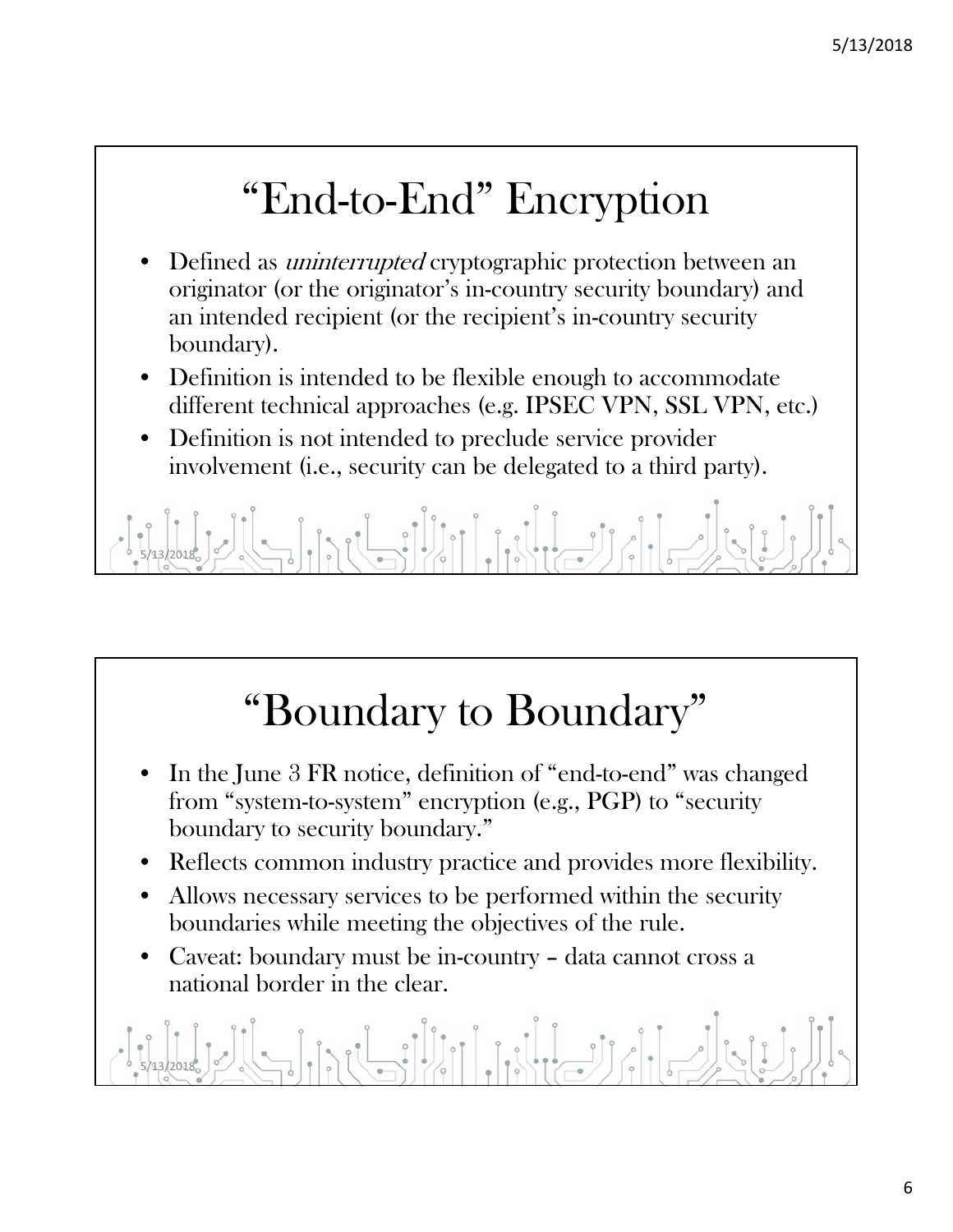



5/13/2018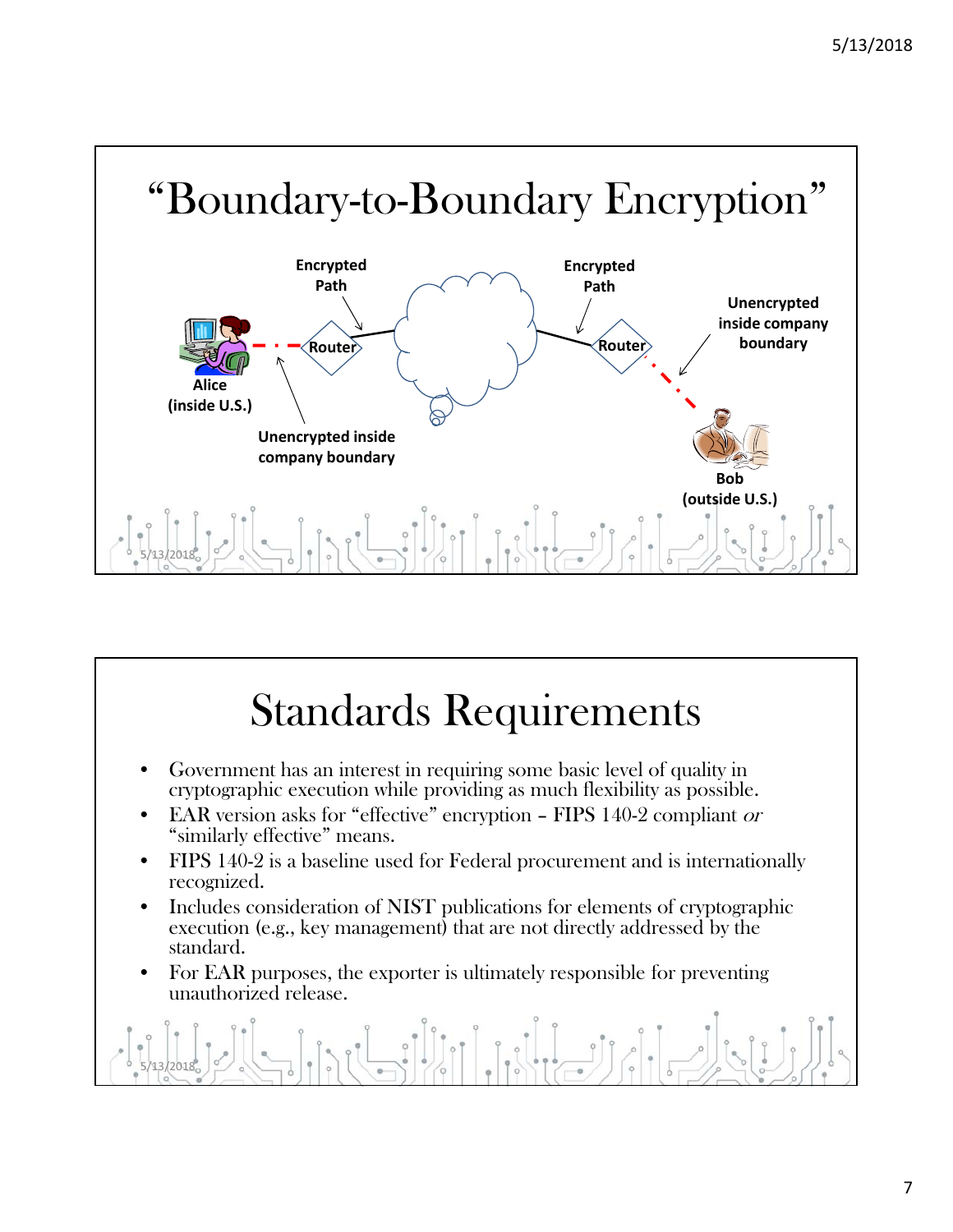#### Storage Restrictions

- "Intentional" storage prohibited in D:5 and Russia.
- Temporary storage on Internet servers while in transit not considered intentional storage.
- Storage on PCs while in D:5 is considered "intentional"; in such circumstances, another authorization (e.g., TMP) is required.
- Cloud providers serving western customers have generally not located their resources in these countries.

 $\int$  of  $\parallel$ 5/13/2018

# 734.15 Definition of "Release"

- Release must reveal technology or source code subject to the EAR.
- Release of keys, passwords or other data with "knowledge" that such release or transfer will result in release of underlying technical data is a controlled event.
- Keys and other access data are *not* considered "technical data," and can thus be managed independently.

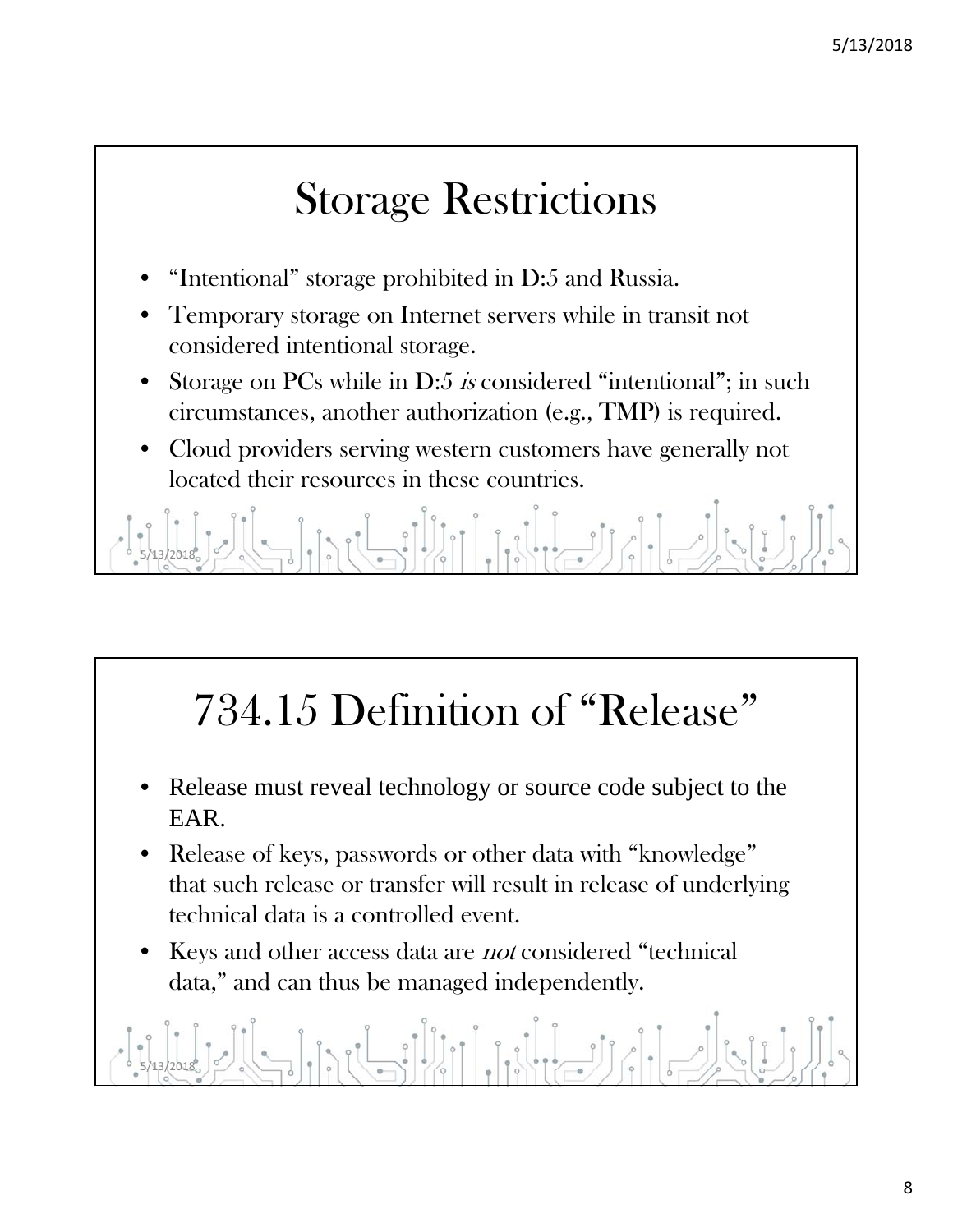#### Issues Related to Execution

- Decryption outside the U.S. does not, of itself, constitute an export or release.
- Storage in the clear (after decryption) outside the U.S. does not, of itself, constitute an export or release.
- Provisions must be read along with 734.20 activities that are not deemed reexports.

5/13/2018

## Issues Related to Execution

- When transmission is decrypted and re-encrypted, "end-to-end" no longer applies. Subsequent transmission is a separate, new transmission.
- A user may delegate security to a third party provider, but must ensure that such provider meets carve-out criteria (e.g. encrypts between cloud resources).
- Non-U.S. origin data is subject to U.S. controls on export and release to non-U.S. nationals while in the U.S., but does not become "U.S.-origin" when exported unless changed or comingled.